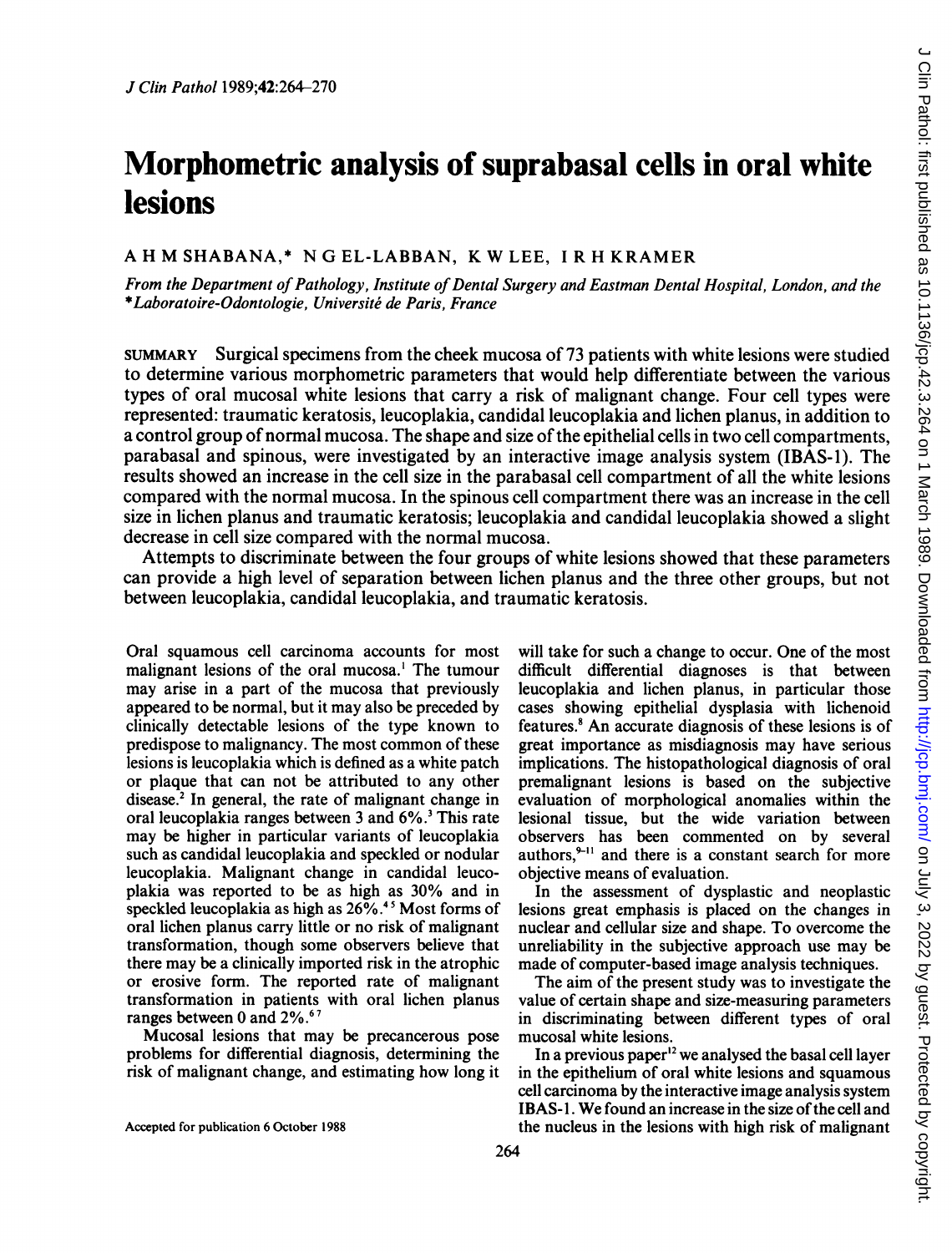change and in carcinoma. In the present study, we analysed the parabasal and spinous cell layers (compartments) for the cell shape and size.

#### Material and methods

A retrospective study was made of <sup>73</sup> specimens taken from the buccal mucosa of 73 patients. The specimens were selected from the records in the department of pathology at this hospital. These comprised 29 leucoplakias (including nine candidal leucoplakias), 20 specimens of lichen planus, 14 of traumatic keratosis and 10 specimens of normal mucosa obtained during minor oral surgery. The lesions were diagnosed by two of the authors (KWL and AHMS) using the criteria recommended by the World Health Organization.2 Candidal leucoplakia was diagnosed according to the criteria of Cawson and Binnie.4 Clinically, the cases of lichen planus were reticular in nine, plaque in four, atrophic in three and of a mixed pattern in four. The histological diagnosis of lichen planus was made by finding at least four of the following features including (vi) and the absence of keratin plugging: (i) parakeratinised epithelium or orthokeratinised epithelium; (ii) saw tooth appearance of the rete processes; (iii) the presence of a granular cell layer; (iv) liquefaction degeneration of the basal cells; (v) "civatte" or "colloid" bodies in the epithelium; and (vi) diffuse inflammatory cell infiltration confined to the superficial part of the lamina propria, with the infiltrate consisting mainly of lymphocytes except in the vicinity of an ulcer or erosion.

The age and sex of the patients are presented in table 1.

#### MORPHOMETRIC TECHNIQUE

The technique was previously described by Shabana.'3 Briefly, the cells were measured by a semiautomatic image analysis system (IBAS-1, Kontron) in 5  $\mu$ m thick paraffin wax sections stained with haematoxylin and eosin. The system comprises a microcomputer, a digitiser tablet, a drawing pen (stylus), a video camera (CCTV, Hitachi) attached to a light microscope (Olympus, BH-2) and a dot matrix printer (OKI, DP-125). The measurements were made by tracing the contour of the cells displayed on a black and white

Table 1 Age and sex of patients studied

|                            |                   | Age       | Sex    |    |    |
|----------------------------|-------------------|-----------|--------|----|----|
|                            | No of<br>patients | Range     | Mean   |    | F  |
| Normal mucosa              | 10                | $40 - 67$ | (49.6) |    |    |
| <b>Traumatic keratosis</b> | 14                | $36 - 73$ | 0∙7)   | 6  | 8  |
| Leucoplakia                | 20                | $33 - 75$ | ة∙52)  | 10 | 10 |
| Candidal leucoplakia       | 9                 | $31 - 80$ | (53-4) | 6  |    |
| Lichen planus              | 20                | $30 - 78$ | (51-8) | 10 | 10 |

monitor, the contrast of the image being improved by a green substage filter. A  $\times$  100 oil immersion objective was used to provide the largest possible image to minimise human error in tracing. The final magnification was 2000 at the monitor.

For each specimen one or more representative sections were selected. In the lesional tissues normal looking areas were masked by using a black ink marker. Keratinocytes were then measured in two cell compartments. These were (i) parabasal which is defined as a two-cell thick layer superficial to the basal cell layer, and (ii) spinous which is defined as multicell layer extending superficially from the parabasal compartment to the granular cell layer in the keratinised epithelia or to the surface in non-keratinised epithelia.

Identifiable non-keratinocytes such as dentritic cells and inflammatory cells, as well as degenerate cells, and those undergoing mitosis, were not measured.

#### MORPHOMETRIC PARAMETERS

The size of the cell was represented by area, perimeter, and maximum diameter (Dmax). The shape was represented by form factor (PE) and contour index (CI). PE assesses the deviation from circularity by the relation:

$$
4 \times \frac{22}{7} \times \frac{\text{cell area}}{\text{cell perimeter}^2}
$$

By this formula a circle has a value of <sup>1</sup> and an ellipse or an irregular structure is less than 1.

"CI" measures the regularity of the particle outline'4 by the formula:

# cell perimeter

## $\sqrt{\text{cell area}}$

A value of  $3.54$  is obtained from a circle. Higher values are obtained with the increase in the indentation or convolutions of the outline.

The number of the cells to be measured from each cell compartment was determined by the cumulative mean plot.<sup>15</sup> The nearest eight cells to the centre of the monitor were measured (to avoid possible image distortion at the edges of the monitor). The process was repeated in 25 fields selected by moving the microscopic stage to the side while the section was out of focus (to avoid selectivity in sampling). Several sections were used where the length of the epithelium was less than <sup>5</sup> mm. Using this method, 120 cells obtained from 15 fields were found to provide a representative sample for the various parameters. The results were then represented by the mean and the standard deviation. No corrections were applied for section thickness or the Holmes effect,<sup>16</sup> so that the measurements represent the morphometric image as seen.

The Kruskal-Wallis test was used for comparing the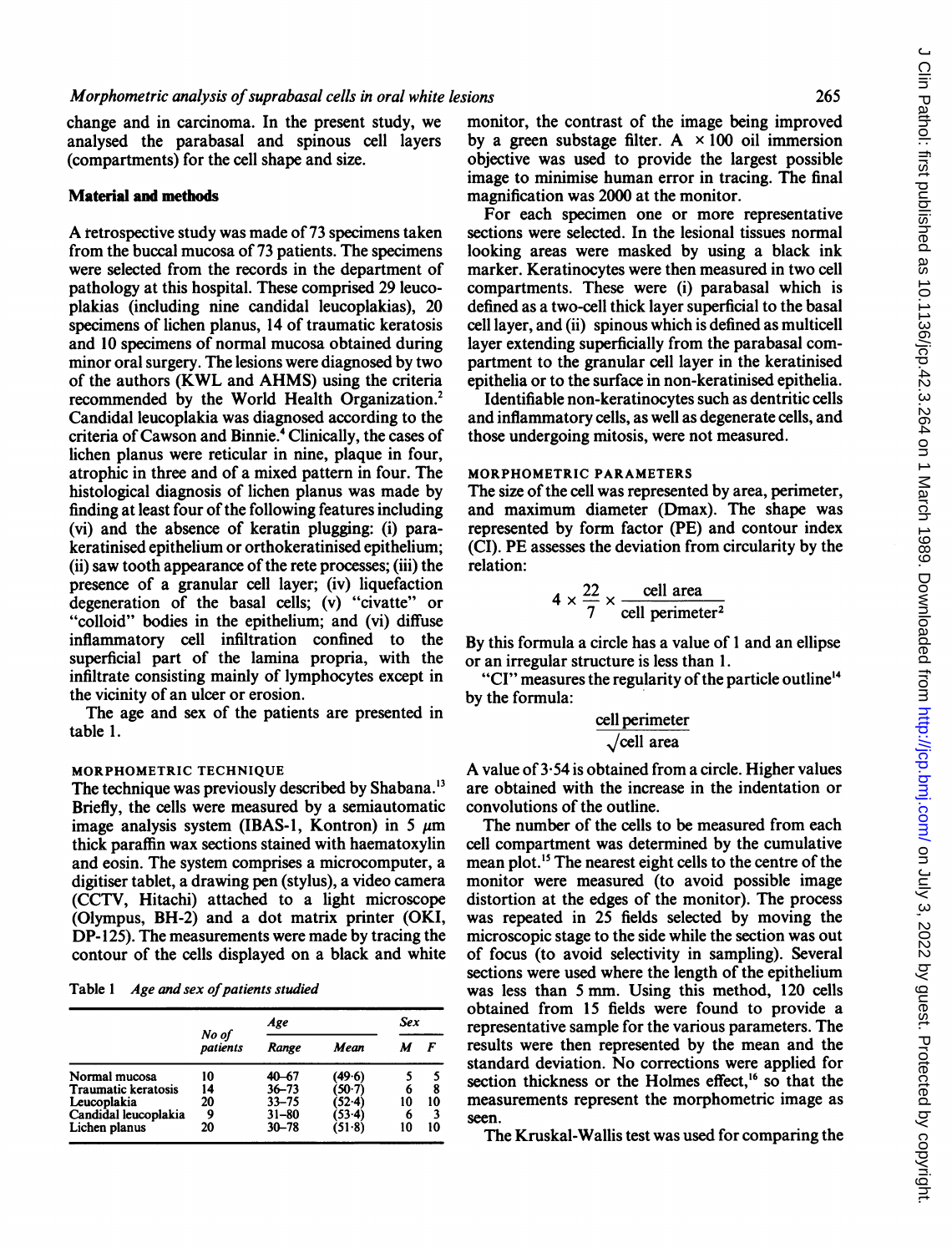differences between several group distributions. The difference between two group distributions was compared by the Mann-Whitney U test. These rank sum tests were used as the data were often asymmetrical.'7 A level of 5% was accepted as an indicator for significant difference between groups. The difference between group means divided by the pooled standard deviation is given the value  $(d)$ .<sup>18</sup> The variables with high (d) values discriminate best between groups.

#### **Results**

The results of measuring the keratinocytes in the parabasal and the spinous cell compartments are presented in table 2. Candidal leucoplakia is presented separately from leucoplakia; it was seen as a more homogeneous group as indicated by small standard deviations. The Kruskal-Wallis test showed significant differences between the five groups in the two cell compartments. This test, however, does not show the differences between group pairs and it is not possible to know which group or groups are responsible for the differences. The Mann-Whitney U test was used for this type of comparison when necessary.

Table 2 shows that, compared with the normal mucosa, the cell size in the parabasal cell compartment was increased in all of the pathological groups. In the spinous cell compartment leucoplakia and candidal leucoplakia showed a smaller cell size than that in the normal mucosa, whereas traumatic keratosis and lichen planus had larger cell sizes. There was a significant decrease in cell area and perimeter in the spinous cells of candidal leukoplakia ( $p < 0.05$  and  $p < 0.001$ , respectively). The increase in the cell size of lichen planus was highly significant ( $p < 0.001$  for all the parameters).

PE and CI showed few differences between groups in the parabasal cell compartment except for lichen planus. The decrease in form PE was significant

# Shabana, El-Labban, Lee, Kramer

compared with that in the normal mucosa  $(p < 0.05)$ ,<br>traumatic keratosis  $(p < 0.01)$ , leucoplakia  $(p < 0.01)$ ,  $(p < 0.01)$  and candidal leucoplakia  $(p < 0.01)$ . In the spinous cell compartment only lichen planus had a lower value for factor PE than that in the normal mucosa. All the other groups had higher values than in the normal mucosa. Lichen planus was not significantly different from normal mucosa but was different from all the other groups ( $p < 0.001$  for each group).

The contour index seemed to have a similar pattern to the factor PE. In the parabasal cell compartment CI was highest in lichen planus indicating a pronounced increase in cell indentation and convolutions. In the three other groups of white lesions CI was lower than in the normal mucosa with the lowest value in the group of traumatic keratosis. Lichen planus was significantly different from the normal mucosa  $(p < 0.01)$  and from all the other groups of white lesions  $(p < 0.001$  for each). In the spinous cell compartment the most regular contour was in candidal leucoplakia and the least regular was in lichen planus. Leucoplakia and traumatic keratosis had values slightly lower than those for normal mucosa. Significant differences were obtained when lichen planus was compared with the normal mucosa  $(p < 0.01)$  and with all the groups of white lesions ( $p < 0.001$  for each).

From the above results and by comparing the individual groups, it seemed that the enlargement of the cells in lichen planus and their deviation from circularity were responsible for the significant differences between groups. It was, therefore, of interest to find the parameters which best discriminate lichen planus from the rest of the white lesions. The (d) value was calculated to give an indication for the magnitude of separation between lichen planus and the three other groups, leucoplakia, candidal leucoplakia, and traumatic keratosis. Table 3 shows the parameters which had (d) of  $> 1.2$  and were thus

|  |  | Table 2 Size and shape of parabasal and spinous cells of the different diagnostic groups (Mean (SD)) |  |
|--|--|------------------------------------------------------------------------------------------------------|--|
|  |  |                                                                                                      |  |
|  |  |                                                                                                      |  |

| Parameter  | Normal                  | Traumatic<br>keratosis | Leucoplakia         | Candidal<br>leucoplakia | Lichen planus       | p Value   |
|------------|-------------------------|------------------------|---------------------|-------------------------|---------------------|-----------|
| Parabasal: |                         |                        |                     |                         |                     |           |
| Area       | 70.26<br>(12.97)        | $83 - 46$<br>$(16-43)$ | (17.34)<br>89-42    | 89.52<br>$(11-22)$      | 112-51<br>$(16-00)$ | 0:001     |
| Perimeter  | $35 - 75$<br>(3.91)     | 37.86<br>(3.07)        | (5.09)<br>$40 - 24$ | 39.92<br>(2.59)         | 48.38<br>(4.16)     | 0.001     |
| Dmax       | $12 - 45$<br>(1-57)     | $13-49$<br>(0.88)      | 14-01<br>(1.75)     | 14.06<br>(0.98)         | 17.00<br>1-68)      | 0:001     |
| PE         | 0.700<br>(0.041)        | 0.682<br>(0.074)       | 0.689<br>(0.061)    | 0.698<br>(0.024)        | 0.617<br>(0.049)    | 0.01      |
| CI         | 4.279<br>(0.173)        | 4.184<br>(0.326)       | 4.267<br>(0.206)    | 4.227<br>(0.092)        | 4.573<br>(0.236)    | 0.05      |
| Spinous:   |                         |                        |                     |                         |                     |           |
| Area       | $187 - 85$<br>$(27-70)$ | 205.37<br>(43.73)      | 178-03<br>(33.84)   | $157 - 41$<br>(19.82)   | 227.97<br>(33.84)   | 0:001     |
| Perimeter  | 61.02<br>(3.45)         | 62.99<br>(7.30)        | $57 - 63$<br>(7.92) | $53 - 79$<br>(2.76)     | 74.49<br>(6.36)     | $0 - 001$ |
| Dmax       | $20 - 01$<br>(2.31)     | $21 - 36$<br>(1-81)    | 19.32<br>(2.76)     | $18 - 73$<br>(1.00)     | 27.36<br>(3.63)     | 0.001     |
| PЕ         | 0.579<br>(0.058)        | 0.633<br>(0.092)       | 0.663<br>(0.050)    | 0.663<br>(0.039)        | 0.532<br>(0.072)    | $0 - 05$  |
| СI         | 4.478<br>(0.278)        | 4.432<br>(0.439)       | 4.344<br>(0.225)    | 4.300<br>(0.153)        | 4.958<br>(0.416)    | 0.05      |

Units;  $\mu$ m<sup>2</sup> for area and  $\mu$ m for perimeter and maximum diameter.

p Value; probability of no difference between groups using Kruskal-Wallis test.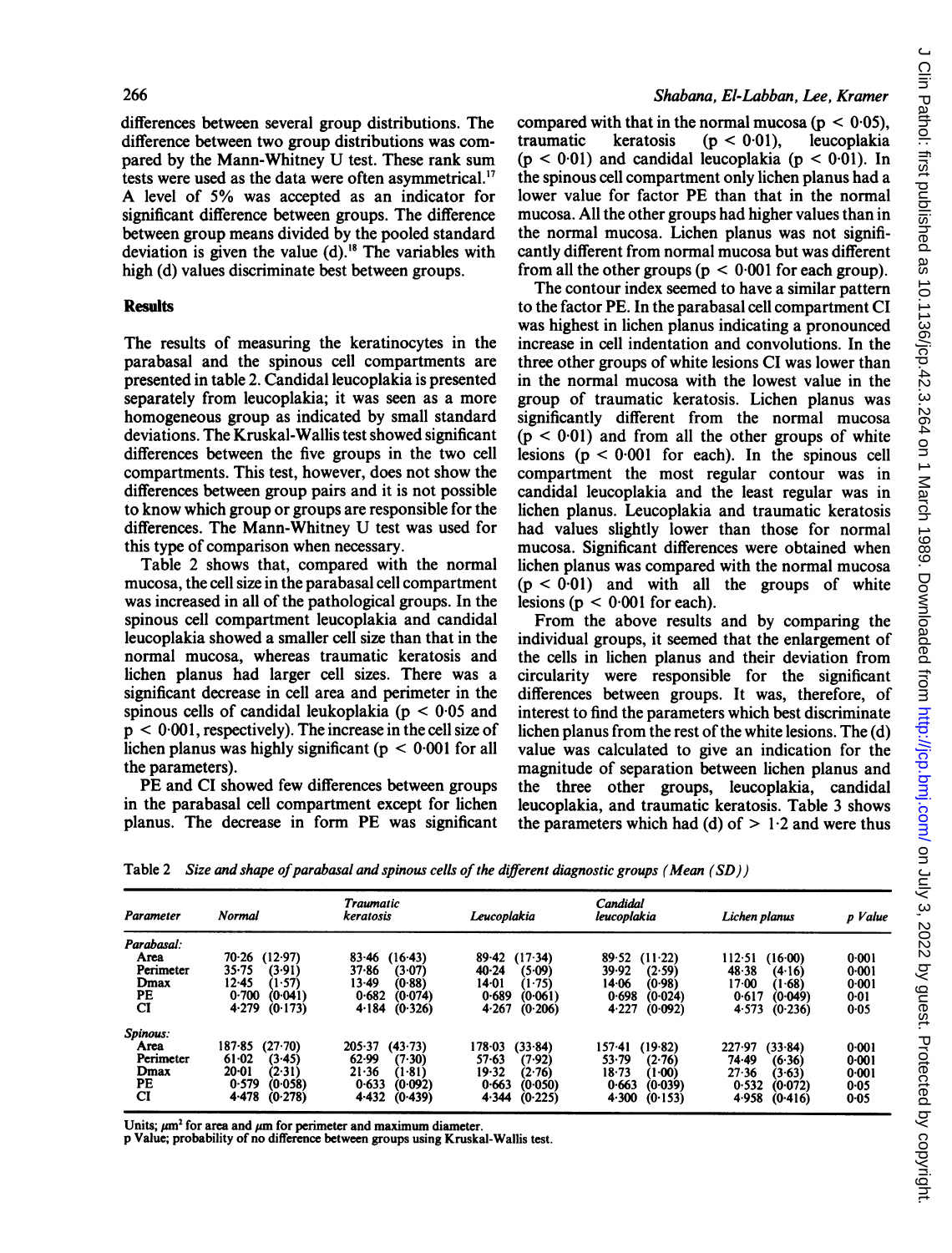Table 3 (d) Distance for size and shape parameters

| Size parameters                                                                                                       | $(d)$ p value                                         | Shape parameters                                        | $(d)$ p value                                   |  |
|-----------------------------------------------------------------------------------------------------------------------|-------------------------------------------------------|---------------------------------------------------------|-------------------------------------------------|--|
| Spinous cell Dmax<br>Spinous cell perimeter<br>Parabasal cell perimeter<br>Parabasal cell Dmax<br>Parabasal cell area | 1.66<br>$1-53$<br>1.53<br>< 0.001<br>1.52<br>$1 - 27$ | Spinous cell PE<br>Spinous cell CI<br>Parabasal cell CI | 1-38<br>p < 0.001<br>1.37<br>$1-21$<br>p < 0.01 |  |

P = probability of no difference when comparing 20 lichen planus lesions with 43 leucoplakias and traumatic lesions.

more powerful in discrimination. These parameters in order were: spinous cell Dmax; spinous cell perimeter; parabasal cell perimeter; parabasal cell Dmax; spinous cell PE; spinous cell CI; parabasal cell area; and parabasal CI. All these parameters were highly significant when lichen planus was compared with the pooled groups of other white lesions  $(p < 0.001)$ . Fig <sup>1</sup> shows the individual values of the cases in the different diagnostic groups. When a maximum diameter of  $23 \mu m$  was regarded as a discriminating point, 18 of 20 lichen planus specimens (90%) could be clearly separated from 49 of the 53 specimens in the other groups. The four specimens that were not separated from lichen planus were traumatic keratosis  $(n = 2)$ , normal mucosa  $(n = 1)$ , and leucoplakia  $(n = 1)$ . It is interesting to note that none of the candidal leucoplakias had large cell diameters. Another example of the separation between lichen planus and the other groups ofwhite lesions is given in fig 2 using the form factor CI. The contour index in the spinous cell compartment could separate 17 of 20 lichen planus specimens (85%) from 27 of 29 leucoplakias and candidal leucoplakias (93%) when a value of 4-6 was used as a discriminating point. Forty per cent of the normal mucosa and 36% of traumatic keratosis, however, had values greater than 4-6 for CI. Using several parameters for the discrimination was not useful as the coefficient of correlation was rather high between the variables (table 4).

## **Discussion**

Our results show that the cell dimensions in the groups ofwhite lesions were increased compared with those of the normal mucosa. This increase was found in the parabasal cell compartment in addition to selective increase in the spinous cell compartment. The latter was found in traumatic keratosis and in lichen planus. This is in contrast to our previous results from the basal cell compartment,<sup>12</sup> where we found a gradual increase in cell size from the normal cheek mucosa through lesions believed not to predispose to cancer (traumatic keratosis) and lesions which might be premalignant (lichen planus) to lesions which are



Fig 1 Spinous cell Dmax. In lichen planus only two specimens had values of less than 23  $\mu$ m; in leucoplakia (n = 1), traumatic keratosis ( $n = 2$ ), and normal mucosa ( $n = 1$ ) diameters were greater than 23  $\mu$ m.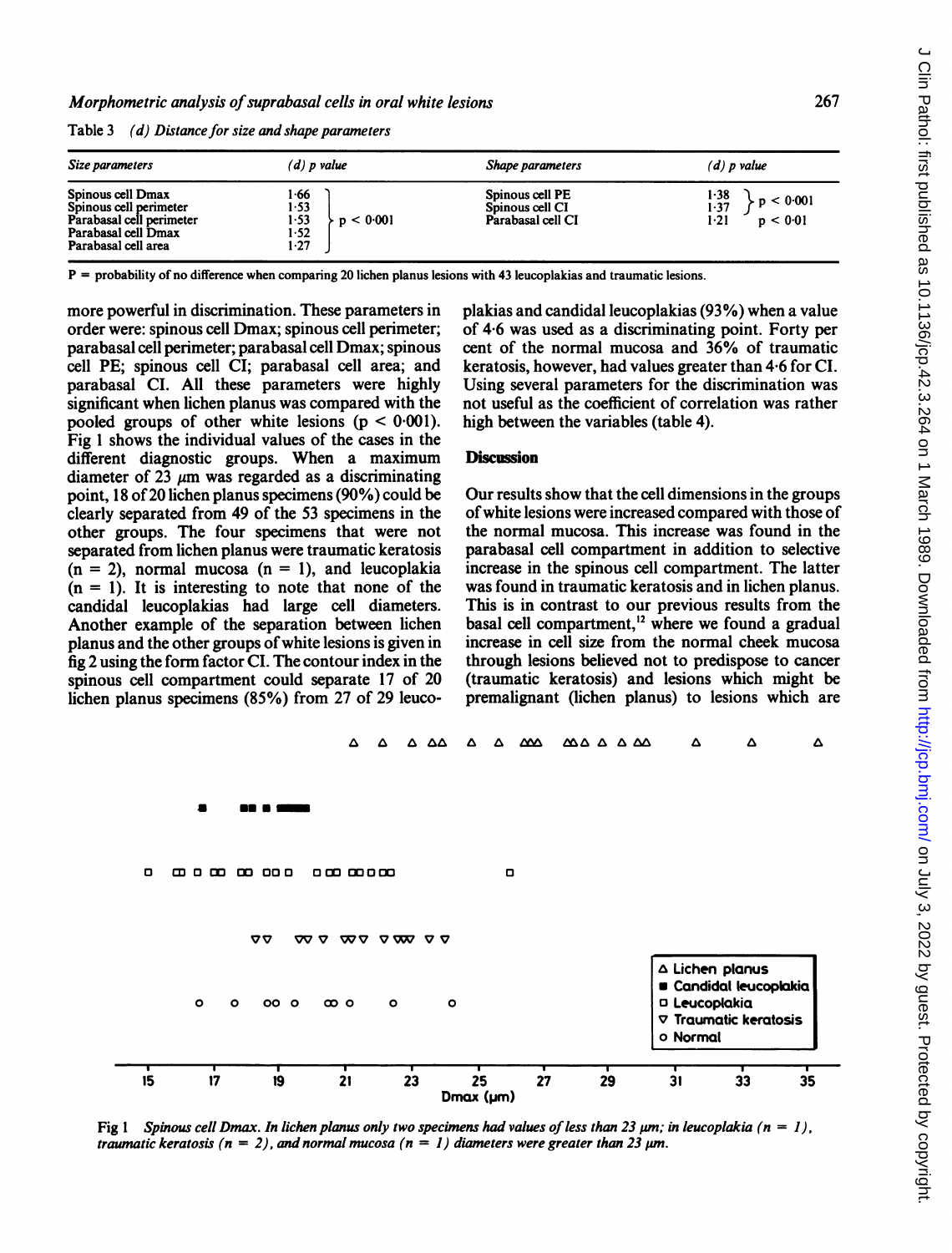

Fig 2 Spinous cell (CI). In lichen planus three specimens had values of less than 4.6 for the index. None of the candidal leucoplakia group reached this value, but two exceeded it. While this parameter may be usefulfor differentiation between lichen planus and leucoplakias, there is a large proportion of traumatic keratosis which have values higher than 4-6, as is the case with normal mucosa.

generally believed to be premalignant (leucoplakia and candidal leucoplakia). On the contrary, the present results from the spinous cell compartment showed a decrease in the size of the cells in the lesions which are believed to be premalignant, leucoplakia and candidal leucoplakia showing a small cell size compared with the normal mucosa, and with a significant difference between candidal leucoplakia and normal mucosa ( $p < 0.001$  for perimeter and  $p < 0.05$  for area).

It was previously reported that in hamsters the cell size may increase following the application of turpentine<sup>1920</sup> and chemical carcinogens.<sup>21</sup> This increase seems to be pronounced in the basal cell compartment rather than in the more superficial cell compartments.22 The superficial cell layers of the stratified squamous epithelium may increase in size by mechanical trauma such as repeated friction.<sup>23</sup> during

Table 4 Correlation coefficient between eight best discriminators for lichen planus

| <b>Parameters</b>                                   |      |      | 5    | 6                                  |               | 8            |
|-----------------------------------------------------|------|------|------|------------------------------------|---------------|--------------|
| 1 Spinous cell Dmax<br>2 Spinous cell               |      |      |      | 0.94 0.71 0.78 0.80 0.79 0.54 0.65 |               |              |
| perimeter                                           | 0.67 | 0.69 |      | $0.74$ $0.72$ $0.52$               |               | 0.61         |
| 3 Parabasal cell perimeter<br>4 Parabasal cell Dmax |      | 0.96 | 0.64 | $0.56$ $0.56$ $0.89$               | $0.64$ $0.80$ | 0.69<br>0.75 |
| 5 Spinous cell PE                                   |      |      |      |                                    | $0.96$ $0.27$ | 0.78         |
| 6 Spinous cell CI<br>7 Parabasal cell area          |      |      |      |                                    | 0.27          | 0.77<br>0.29 |
| 8 Parabasal cell CI                                 |      |      |      |                                    |               |              |

wound healing, $2425$  after removal of the stratum corneum by Scotch-tape stripping<sup>26</sup> and following hair plucking.27 The changes in cell size during the menstrual cycle<sup>28</sup> and at different age groups<sup>29</sup> have also been reported, although there were no significant differences. While mechanical trauma may have a role in the enlargement of the cells in traumatic keratosis, the significant enlargement of the cells in lichen planus remains to be explained.

Shabana, El-Labban, Lee, Kramer

During routine microscopic examination of oral lichen planus lesions, the spinous cells often appear flattened and elongated. It was interesting to find that the shape factors PE and CI were sensitive enough to provide numerical values which express these subjective descriptions. The present results showed that the spinous cells of lichen planus are significantly deviated from circularity in comparison with the other white lesions. The contour index showed a significant increase in indentation and convolutions. It was possible to separate 17 lichen planus lesions (85%) from 27 leucoplakias and candidal leucoplakias (93%) using the spinous cell contour index. The value of such separation should be considerable as the histological distinction between lichen planus and leucoplakia of the oral mucosa is often difficult, and serious implications may result from misdiagnosis, a problem commented on by several authors. $30-34$ 

One of the critical reports<sup>35</sup> challenging the concept of malignant transformation in oral lichen planus lesions stated that 207 of 223 cases reported to have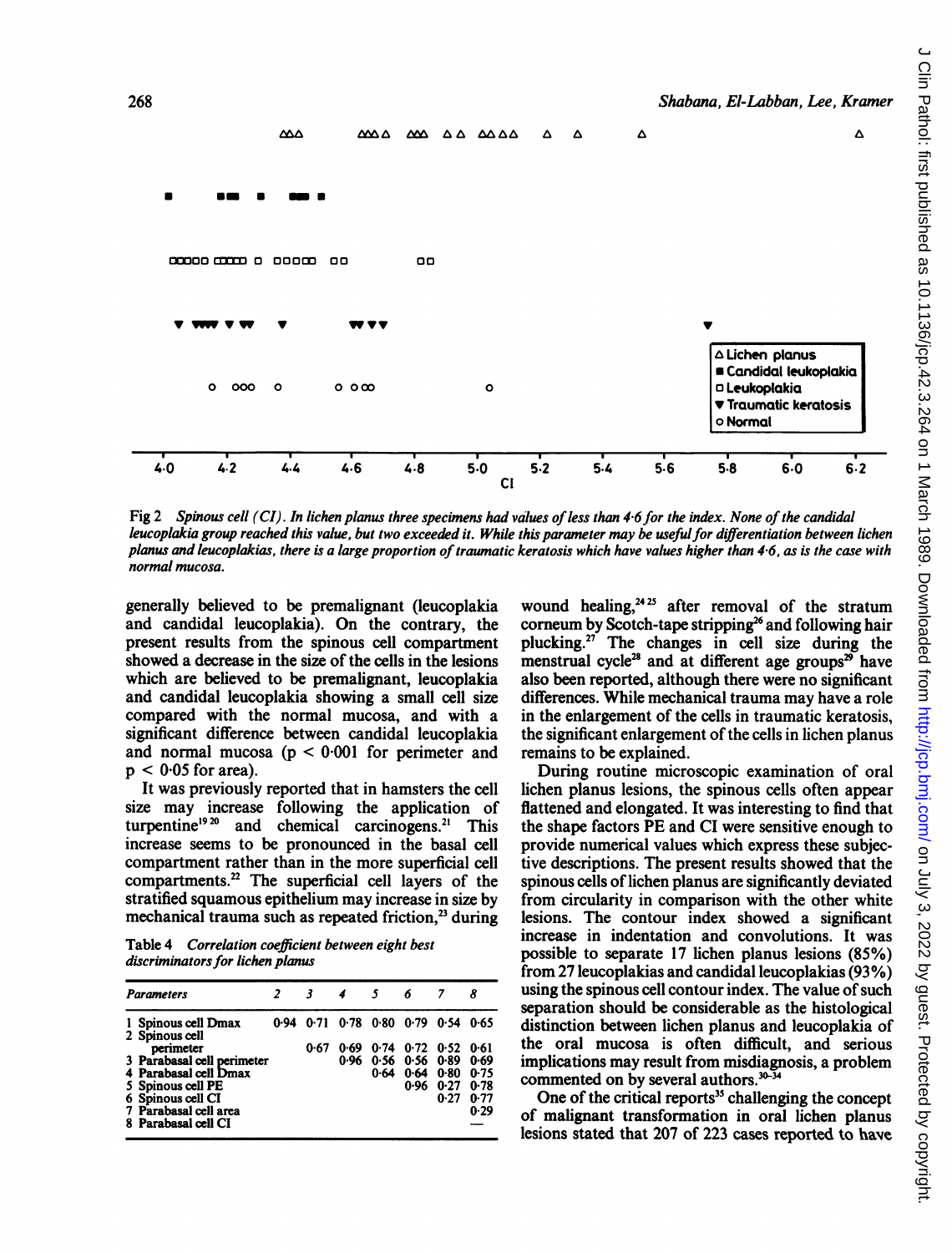undergone malignant change had insufficient data to support the initial diagnosis. In a recent paper<sup>8</sup> Krutchkoffand Eisenberg set the following criteria for identifying microscopically the lichen planus and lichenoid lesions. The requisite features of lichen planus are: (i) liquefaction degeneration of basal cells; and (ii) band-like infiltrate of lymphocytes in the lamina propria that intimately intermingles with the basal cell region of the surface epithelium. Additional features of lichen planus, though not prerequisite to diagnosis are: (i) saw tooth rete pegs; (ii) hyperkeratosis or parakeratosis; (iii) separation of the surface epithelium from the underlying connective tissue with uneven plane of cleavage; and (iv) civatte bodies. Disqualifying features for the diagnosis of lichen planus are: (i) any or all of the features of epithelial dysplasia; and (ii) presence of substantial numbers of plasma cells, eosinophils, or neutrophils within the band-like infiltrate. The category lichenoid dysplasia includes cases showing features of lichen planus in addition to any two or more of the features of epithelial dysplasia. The cases for which it is difficult to establish a precise diagnosis were regarded as non-specific lichenoid stomatitis. The authors also recognised other specific entities-for example, discoid lupus erythematosus—which often share lichenoid features. This grouping aims essentially at restricting the possibility of diagnostic errors. In the present study the diagnosis of lichen planus cases was based on strict clinicopathological criteria. Accordingly, we consider the group of lichen planus to be at least fairly diagnosed, though we did not exclude cases showing features of epithelial dysplasia.

By using the values of  $(d)$  it was possible to obtain an indication for the parameters which best discriminate lichen planus. The spinous Dmax had the highest value. Using this parameter it was possible to separate clearly between 18 lichen planus lesions (90%) and 40 different other white lesions (93%) (traumatic keratosis, leucoplakia, and candidal leucoplakia). The two cases of lichen planus which could not be separated were one erosive form and the other plaque form. Histologically the erosive lesion showed a moderate degree of epithelial dysplasia; accordingly, this might be regarded as lichenoid dysplasia.<sup>8</sup>

We conclude that the shape of the epithelial cell seems to be a promising morphometric feature, which has previously received little attention in the diagnosis of lichen planus. Finally, we believe that the use of spinous cell maximum diameter offers a valuable and objective criterion in the diagnosis of lichen planus, thus improving the differentiation of this condition from lesions carrying a greater risk of malignant change.

#### **References**

<sup>I</sup> Binnie WH, Cawson RA, Hill GB, Soaper AE. Oral cancer in

England and Wales. A national study of morbidity, mortality, curability and related factors. London, HMSO, 1972.

- <sup>2</sup> WHO. Collaborating centre for oral precancerous lesions. Definition of leukoplakia and related lesions. Oral Surg 1978;46: 518-38.
- 3 Pindborg JJ. Oral cancer and precancer. Bristol: J Wright, 1980.
- 4 Cawson RA, Binnie WH. Candidal leukoplakia and carcinoma: <sup>a</sup> possible relationship. In: Mackenzie IC, Dabelsteen E, Squier CA, eds. Oral premalignancy. Iowa: University of Iowa Press, 1980;59-66.
- 5 Banoczy J. Follow-up study in oral leukoplakia. J Maxillofac Surg 1977;5:69-75.
- 6 Murti PR, Daftary DK, Bhonsle RB, Gupta PC, Mehta FS, Pindborg JJ. Malignant potential of oral lichen planus: observation in 722 patients from India. J Oral Pathol 1986;15:71-7.
- <sup>7</sup> Silverman <sup>S</sup> Jr, Gorski M, Lozada-Nur F. A prospective follow-up study of 570 patients with oral lichen planus: persistence, remission and malignant association. Oral Surg 1985;60:30-4.
- 8 Krutchkoff DJ, Eisenberg E. Lichenoid dysplasia: a distinct histopathologic entity. Oral Surg 1985;60:308-15.
- <sup>9</sup> Kramer IRH, Lucus RB, El-Labban NG, Lister L. A computeraided study on the tissue changes in oral keratoses and lichen planus, and an analysis of case grouping by subjective and objective criteria. Br J Cancer 1970;24:407-26.
- 10 Pindborg JJ, Reibel J, Holmstrup P. Subjectivity in evaluating epithelial dysplasia, carcinoma in situ and initial carcinoma. J Oral Pathol 1985;14:698-708.
- <sup>11</sup> Axel! T, Holmstrup P, Kramer IRH, Pindborg JJ, Shear M. International seminar on oral leukoplakia and associated lesions related to tobacco habits. Community Dent Oral Epidemiol 1984;12:145-54.
- <sup>12</sup> Shabana AHM, El-Labban NG, Lee KW. Morphometric analysis of the basal cell layer in oral premalignant white lesions and squamous cell carcinoma. J Clin Pathol 1987;40:454-8.
- <sup>13</sup> Shabana AHM. Immunohistochemical and quantitative morphological studies of the oral epithelium in premalignant white lesions and squamous cell carcinoma. [PhD Thesis] London University, 1986.
- 14 Schrek R. Ultrastructure of blood lymphocytes from chronic lymphocytic and lymphosarcoma cell leukemia. JNCI 1972; 48:51-64.
- <sup>15</sup> Chalkley HW. Method for quantitative morphologic analysis of tissues. JNCI 1943;4:47-53.
- <sup>16</sup> Steer MW. Understanding cell structure. Cambridge: Cambridge University Press, 1981.
- 17 Cohen L. Holliday M. Statistics for social scientists. An introductory text with computer programs in basic. London: Harper and Row, 1982.
- 18 Jagoe R, Sowter C, Slavin G. Shape and texture analysis of liver cell nuclei in hepatomas by computer-aided microscopy. J Clin Pathol 1984;37:755-62.
- 19 Tarin D. Further electron microscopic studies on the mechanism of carcinogenesis: the specificity of changes in carcinogentreated mouse skin. Int J Cancer 1968;3:734-42.
- 20 Craig GT, Franklin CD. The effect of turpentine on hamster cheek pouch mucosa: a model of epithelial hyperplasia and hyperkeratosis. J Oral Pathol 1977;6:268-77.
- <sup>21</sup> Eveson JW, MacDonald DG. Quantitative histological changes during early experimental carcinogenesis in the hamster cheek pouch. Br J Dermatol 1978:98:639-44.
- 22 Eveson JW, MacDonald DG. Hamster tongue carcinogenesis. II Quantitative morphologic aspects of preneoplastic epithelium. J Oral Pathol 1981;10:332-41.
- <sup>23</sup> Mackenzie IC, Miles AEW. The effect of chronic frictional stimulation on hamster cheek pouch epithelium. Arch Oral Biol 1973;18:1341-9.
- 24 Potten CS, Allen TD. The fine structure and cell kinetic of mouse epidermis after wounding. J Cell Sci 1975;17:413-47.
- 25 Andersen L. Quantitative analysis of epithelial changes during wound healing in palatal mucosa of guinea pigs. Cell Tissue Res 1978;193:231-46.